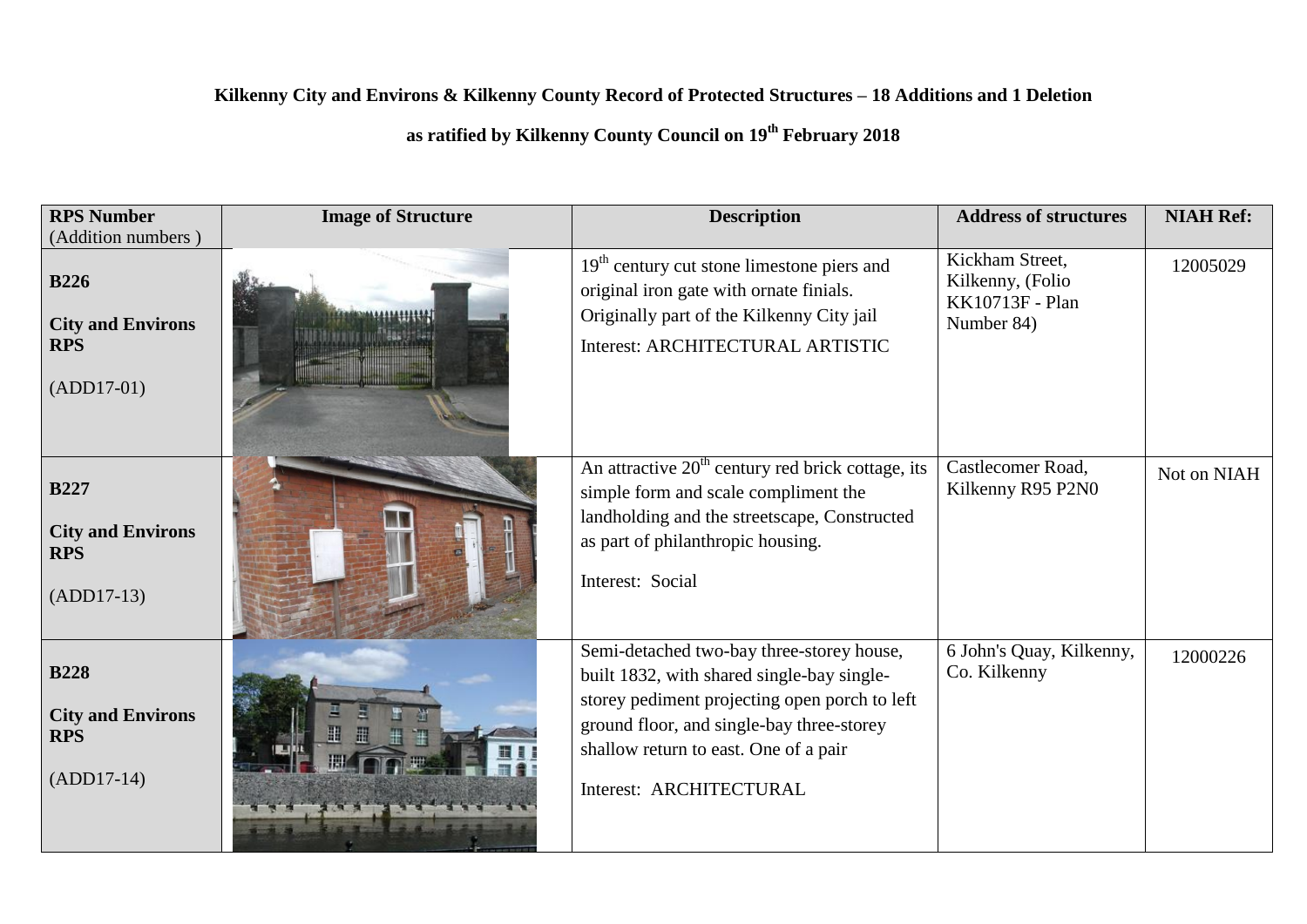| <b>RPS Number</b>                                                     | <b>Image of Structure</b> | <b>Description</b>                                                                                                                                                                                                                                        | <b>Address of structures</b>                                              | <b>NIAH Ref:</b> |
|-----------------------------------------------------------------------|---------------------------|-----------------------------------------------------------------------------------------------------------------------------------------------------------------------------------------------------------------------------------------------------------|---------------------------------------------------------------------------|------------------|
| (Addition numbers)                                                    |                           |                                                                                                                                                                                                                                                           |                                                                           |                  |
| <b>B229</b><br><b>City and Environs</b><br><b>RPS</b><br>$(ADD17-15)$ |                           | Semi-detached two-bay three-storey house,<br>built 1832, with shared single-bay single-<br>storey pediment projecting open porch to left<br>ground floor, and single-bay three-storey<br>shallow return to east. One of a pair<br>Interest: ARCHITECTURAL | 5 John's Quay, Kilkenny,<br>Co. Kilkenny                                  | 12000225         |
| <b>B230</b><br><b>City and Environs</b><br><b>RPS</b><br>$(ADD17-16)$ |                           | Mid 18th century classically proportioned<br>building - windows, door case, fanlight.<br>Connected to the Home Rule Party.<br>Interest: ARCHITECTURAL, HISTORICAL                                                                                         | The Home Rule Club, 3<br>John's Quay, Kilkenny,<br>Co. Kilkenny           | 12000224         |
| <b>B231</b><br><b>City and Environs</b><br><b>RPS</b><br>$(ADD17-18)$ |                           | $19th$ century local limestone random rubble<br>stone wall, providing an early example of<br>flood defences in Kilkenny City. Provides a<br>positive impression on Johns Quay<br>streetscape.<br>Interest: ARCHITECTURAL                                  | John's Quay, Kilkenny,<br>Co. Kilkenny                                    | 12000262         |
| C1050<br><b>County RPS</b><br>$(ADD17-04)$                            | ₩                         | Late 19th century school house, with six over<br>six windows present. Different from later<br>double gabled front facade school designs.<br>Interest: ARCHITECTURAL HISTORICAL<br><b>SOCIAL</b>                                                           | Old School House,<br>Smithstown,<br>Castlecomer, Co.<br>Kilkenny R95 N29V | 12400613         |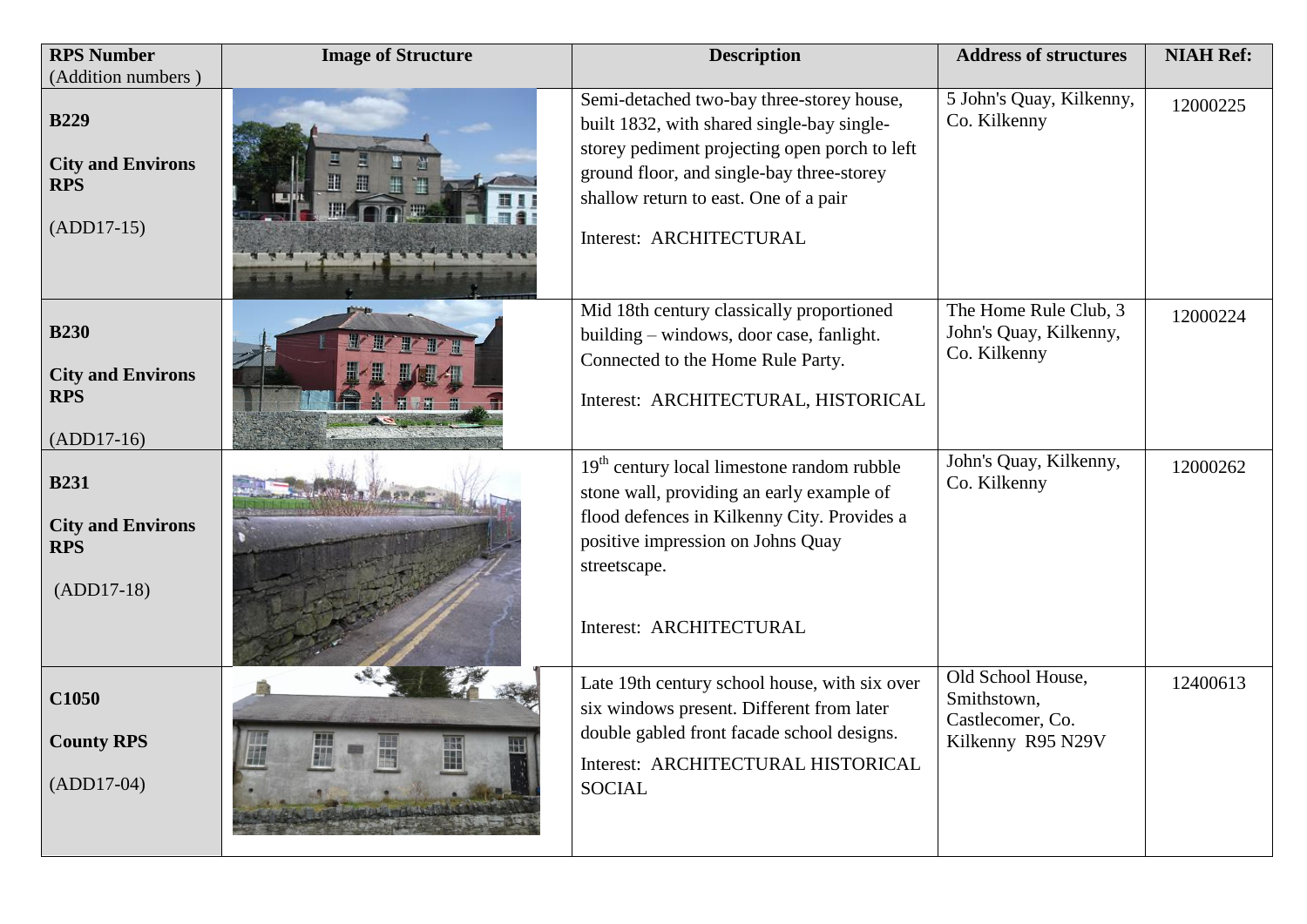| <b>RPS Number</b>                          | <b>Image of Structure</b> | <b>Description</b>                                                                                                                                                                                     | <b>Address of structures</b>                                                       | <b>NIAH Ref:</b> |
|--------------------------------------------|---------------------------|--------------------------------------------------------------------------------------------------------------------------------------------------------------------------------------------------------|------------------------------------------------------------------------------------|------------------|
| (Addition numbers)                         |                           |                                                                                                                                                                                                        |                                                                                    |                  |
| C1051<br><b>County RPS</b><br>$(ADD17-05)$ |                           | Late $19th$ century house. Contemporary with<br>adjacent school - house provided for teacher.<br>The two buildings are representative of early<br>educational architecture.<br>Interest: ARCHITECTURAL | Old School Master's<br>House, Smithstown,<br>Castlecomer, Co.<br>Kilkenny R95 RF8V | 12400616         |
| C1052<br><b>County RPS</b><br>$(ADD17-06)$ |                           | $19th$ century thatched cottage, containing<br>Shopfront sign and consoles. Positive<br>impression on the local landscape. Interest:<br>ARCHITECTURAL SOCIAL                                           | The Thatch, Baurnafea,<br>Castlewarren, Co.<br>Kilkenny R95 A3W8                   | 12401501         |
| C1053<br><b>County RPS</b><br>$(ADD17-08)$ |                           | 18 <sup>th</sup> century thatched cottage of local material<br>of mud, thatch, and stone, providing a positive<br>impression in the landscape. Interest:<br>ARCHITECTURAL SOCIAL                       | Whitehouse, Co.<br>Kilkenny R95 W8W9                                               | 12402201         |
| C1054<br><b>County RPS</b><br>$(ADD17-09)$ | <b>LEW</b>                | 19 <sup>th</sup> century gate house of Kilrush House on a<br>L shaped plan with rough cast walls and<br>casement windows. Interest:<br><b>ARCHITECTURAL</b>                                            | Kilrush House,<br>Freshford, Co. Kilkenny                                          | 12401309         |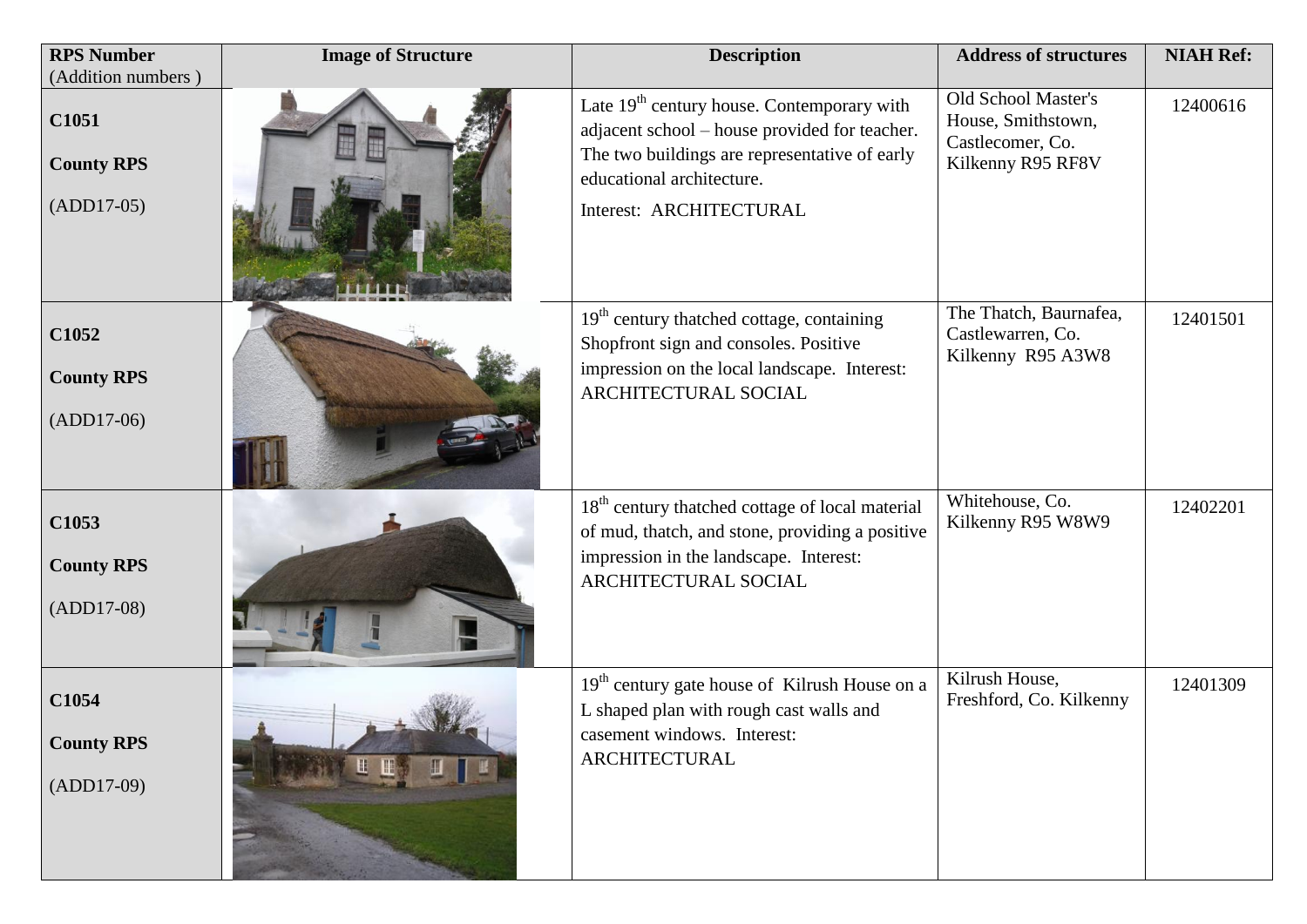| <b>RPS Number</b><br>(Addition numbers)    | <b>Image of Structure</b> | <b>Description</b>                                                                                                                                                                                                                                   | <b>Address of structures</b>                   | <b>NIAH Ref:</b> |
|--------------------------------------------|---------------------------|------------------------------------------------------------------------------------------------------------------------------------------------------------------------------------------------------------------------------------------------------|------------------------------------------------|------------------|
| C1055<br><b>County RPS</b><br>$(ADD17-10)$ |                           | $19th$ century gateway, contemporary with gate<br>lodge, with cut limestone piers and ornate<br>finials on iron gates. Interest:<br>ARCHITECTURAL ARTISTIC                                                                                           | Kilrush House,<br>Freshford, Co. Kilkenny      | 12401310         |
| C1056<br><b>County RPS</b><br>$(ADD17-11)$ | 周初                        | Early 19 <sup>th</sup> century house. Important classical<br>forms of three bay constructions, with natural<br>slate roof and red brick chimney. Outbuilding<br>to the rear Interest: ARCHITECTURAL                                                  | Main Street, Fiddown,<br>Co. Kilkenny E32 KH42 | 12327002         |
| C1057<br><b>County RPS</b><br>$(ADD17-12)$ |                           | 19 <sup>th</sup> century water tank associated with<br>pleasure gardens of Woodstock House.<br>Storage tank for water from Mt Alto, before<br>supplying ornamental fountain in designed<br>garden of Woodstock. Interest: Technical<br>(Engineering) | Woodstock Gardens,<br>Inistioge, Co. Kilkenny  | Not on NIAH      |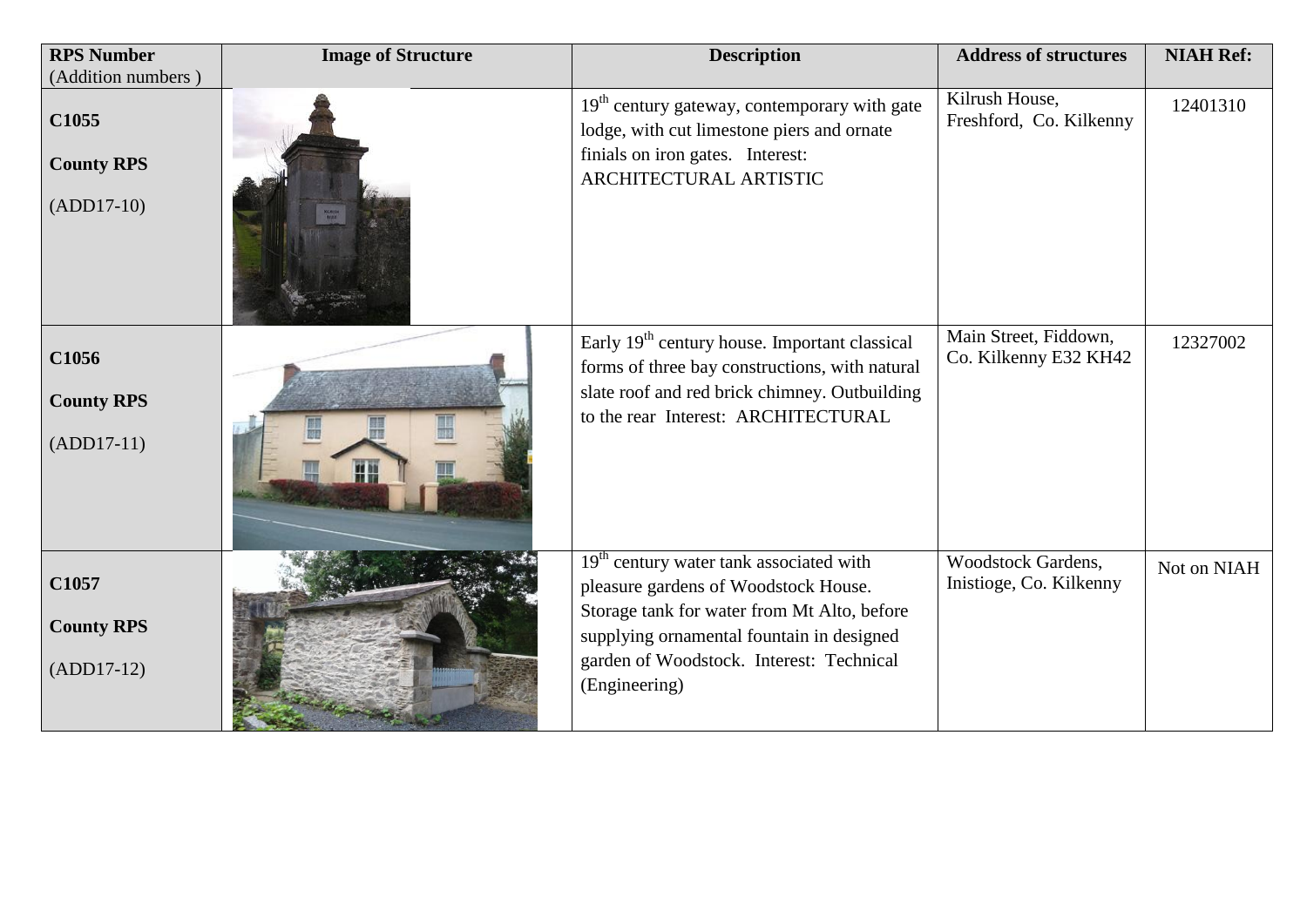| <b>RPS Number</b><br>(Addition numbers)               | <b>Image of Structure</b> | <b>Description</b>                                                                                                                                                                                                                                                      | <b>Address of structures</b>                                  | <b>NIAH Ref:</b> |
|-------------------------------------------------------|---------------------------|-------------------------------------------------------------------------------------------------------------------------------------------------------------------------------------------------------------------------------------------------------------------------|---------------------------------------------------------------|------------------|
| D <sub>161</sub><br><b>County RPS</b><br>$(ADD17-19)$ |                           | Late $20th$ century brick chimney providing an<br>important industrial and social landmark of<br>brick manufacture in north Kilkenny. Interest:<br>ARCHITECTURAL, SOCIAL                                                                                                | Ormonde Brick, Ardra<br>Castlecomer, Co.<br>Kilkenny          | 12301063         |
| C1058<br><b>County RPS</b><br>$(ADD17-21)$            |                           | Small scale 19 <sup>th</sup> century cottage containing<br>original windows and scale, representing early<br>town periphery dwelling. Interest:<br><b>ARCHITECTURAL</b>                                                                                                 | The Mall, Thomastown,<br>Co Kilkenny R95 R5D0                 | 12317087         |
| C1059<br><b>County RPS</b><br>$(ADD17-22)$            |                           | Early 19 <sup>th</sup> century Glebe House. Constructed<br>for Church of Ireland clergy as part of<br>building phase of the Board of the First Fruits<br>building. Building has classical proportions<br>and Wyatt window. Interest:<br>ARCHITECTURAL HISTORICAL SOCIAL | Dungarvan Glebe House,<br>Dungarvan, Co.<br>Kilkenny R95 YK33 | 12313008         |